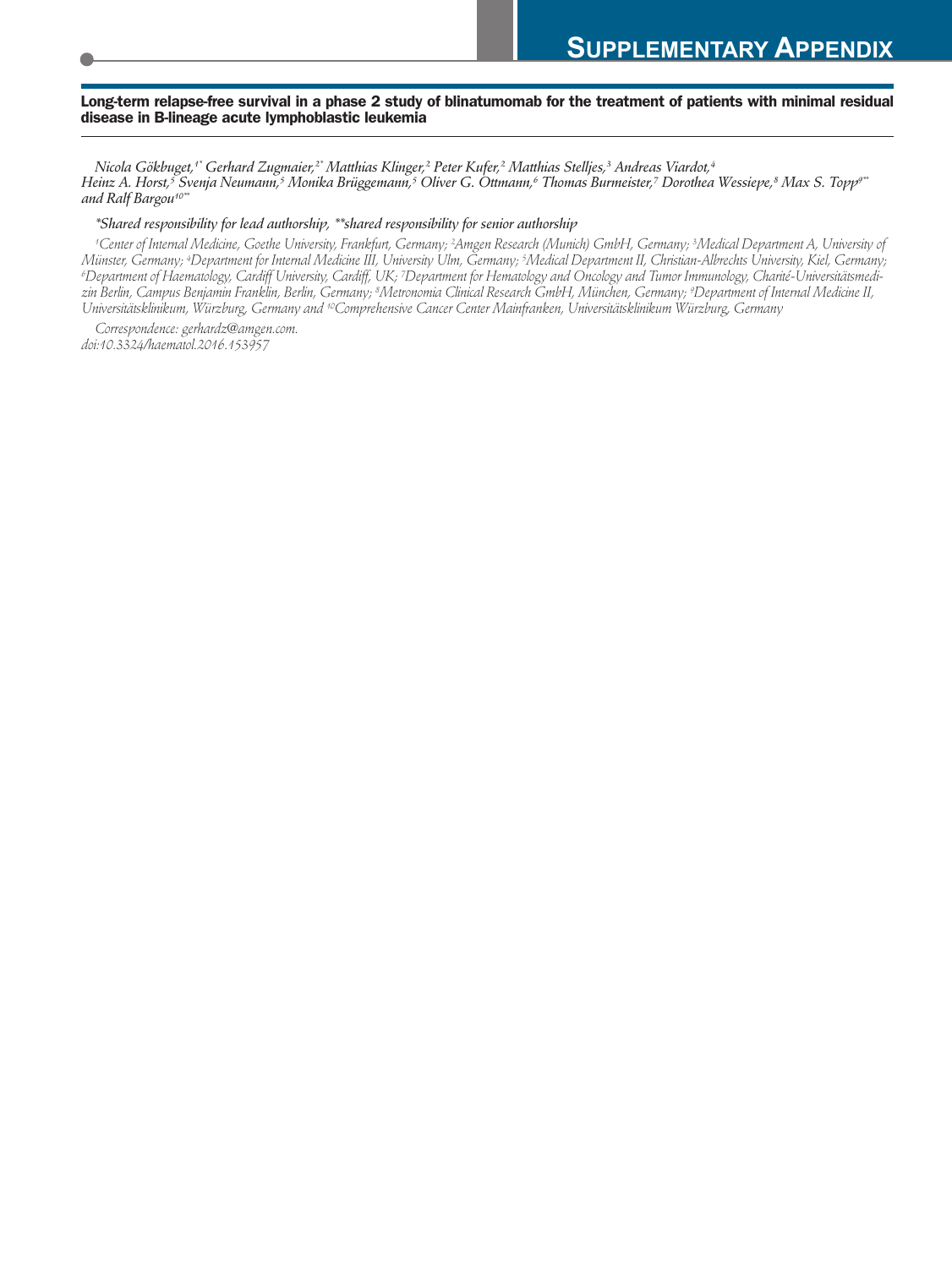### **Long-term relapse-free survival in a phase 2 study of blinatumomab for the treatment of patients with minimal residual disease in B-lineage acute lymphoblastic leukemia**

Nicola Gökbuget, Gerhard Zugmaier, Matthias Klinger, Peter Kufer, Matthias Stelljes, Andreas Viardot, Heinz A. Horst, Svenja Neumann, Monika Brüggemann, Oliver G. Ottmann, Thomas Burmeister, Dorothea Wessiepe, Max S. Topp, and Ralf Bargou

# **SUPPLEMENTAL DATA**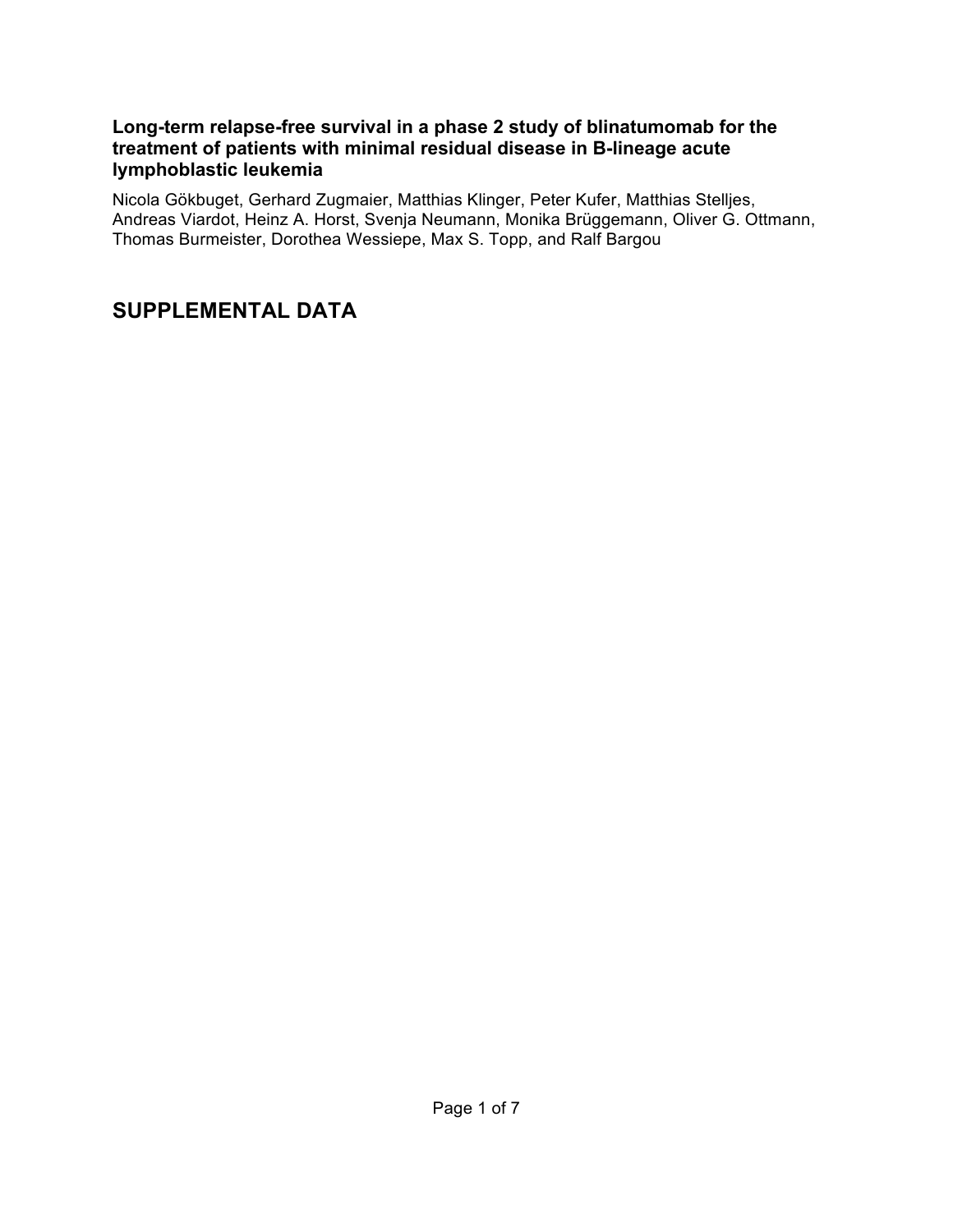**Online Supplementary Figure S1. CD3<sup>+</sup> T-cell expansion during cycle 1 of blinatumomab treatment (study day 0 to 28) and during the subsequent 2-week treatment-free interval (study day 35).** Evaluable patients (N=20) were grouped according to duration of relapse-free survival (RFS) (<5 versus ≥5 years; n=10 each). Data shown are median (interquartile range) cell values. For clarity, initial T-cell redistribution during the first week of cycle 1 is not shown.

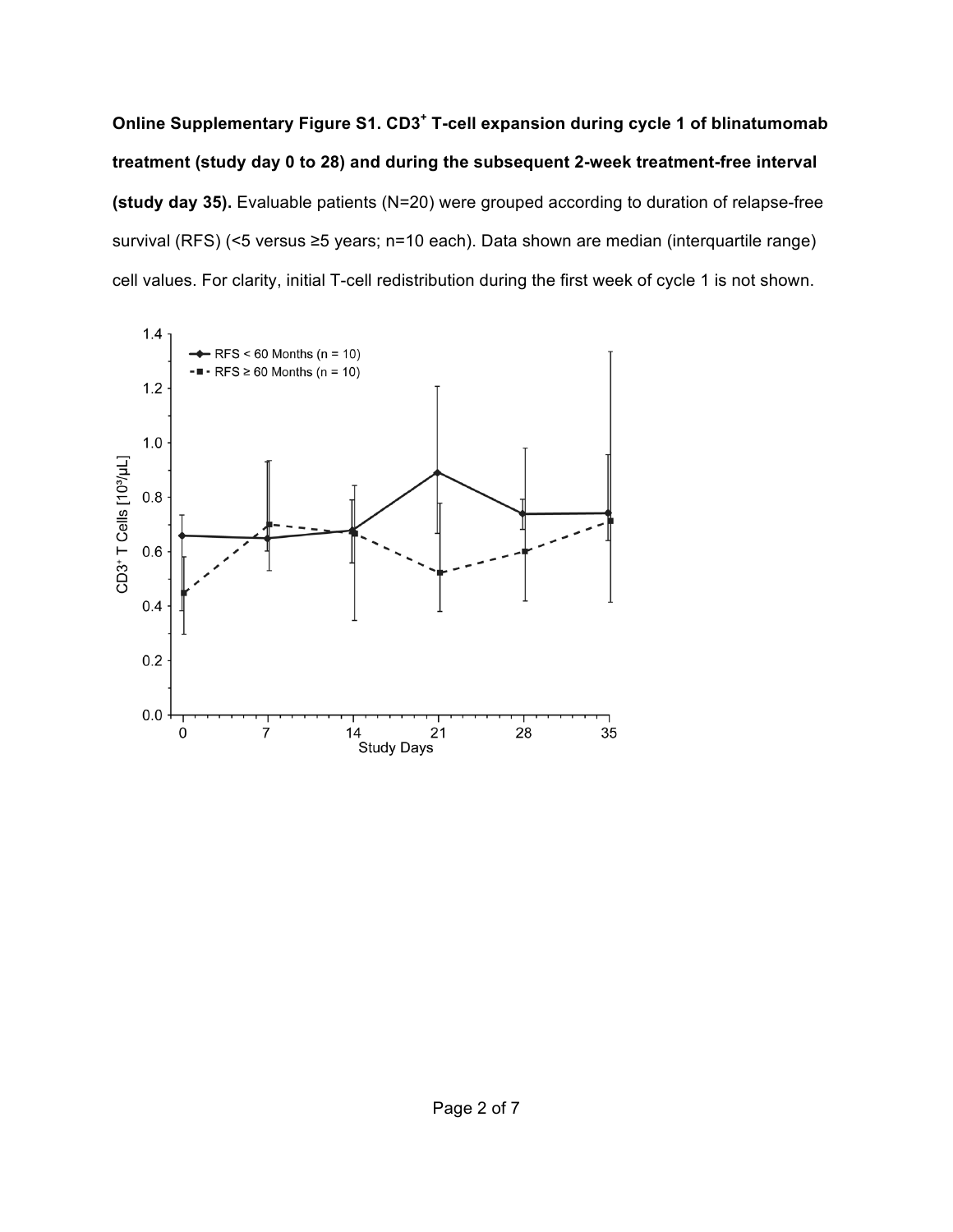**Online Supplementary Figure S2. CD3<sup>+</sup> T-cell expansion as baseline-adjusted area under the T-cell curve (AUC baseline) versus initial minimal residual disease (MRD) level.**

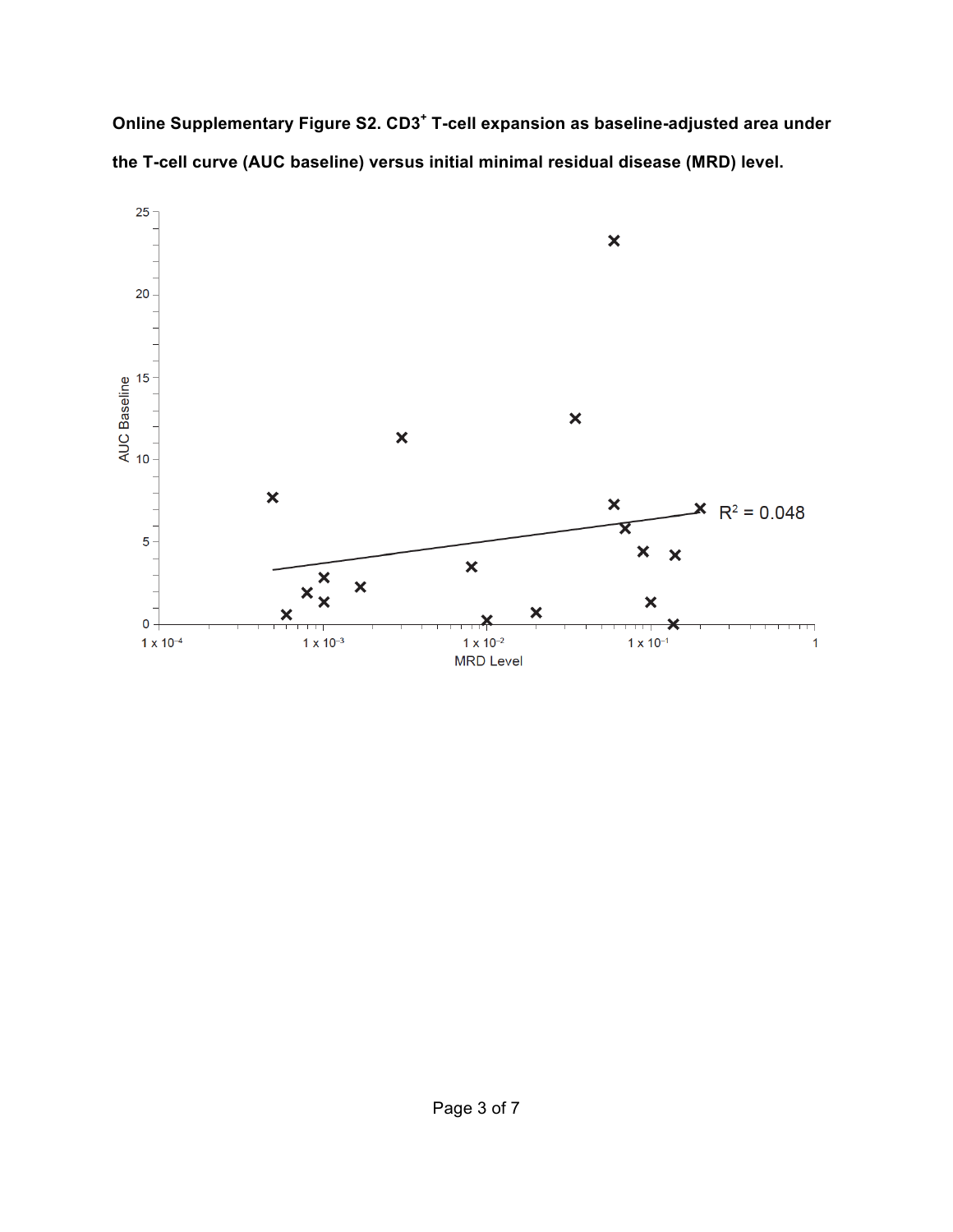## **Online Supplementary Figure S3. Key outcomes from each study analysis.**

alloHSCT: allogeneic hematopoietic stem cell transplantation; MRD: minimal residual disease; mo: months; RFS: relapse-free survival. \*Number of evaluable patients. †MRD response within the first 4 cycles was defined as *BCR-ABL* or *MLL-AF4* below the detection limit or individual rearrangements of immunoglobulin or T-cell receptor genes <10<sup>-4</sup>; all MRD responses occurred in the first cycle of blinatumomab treatment.

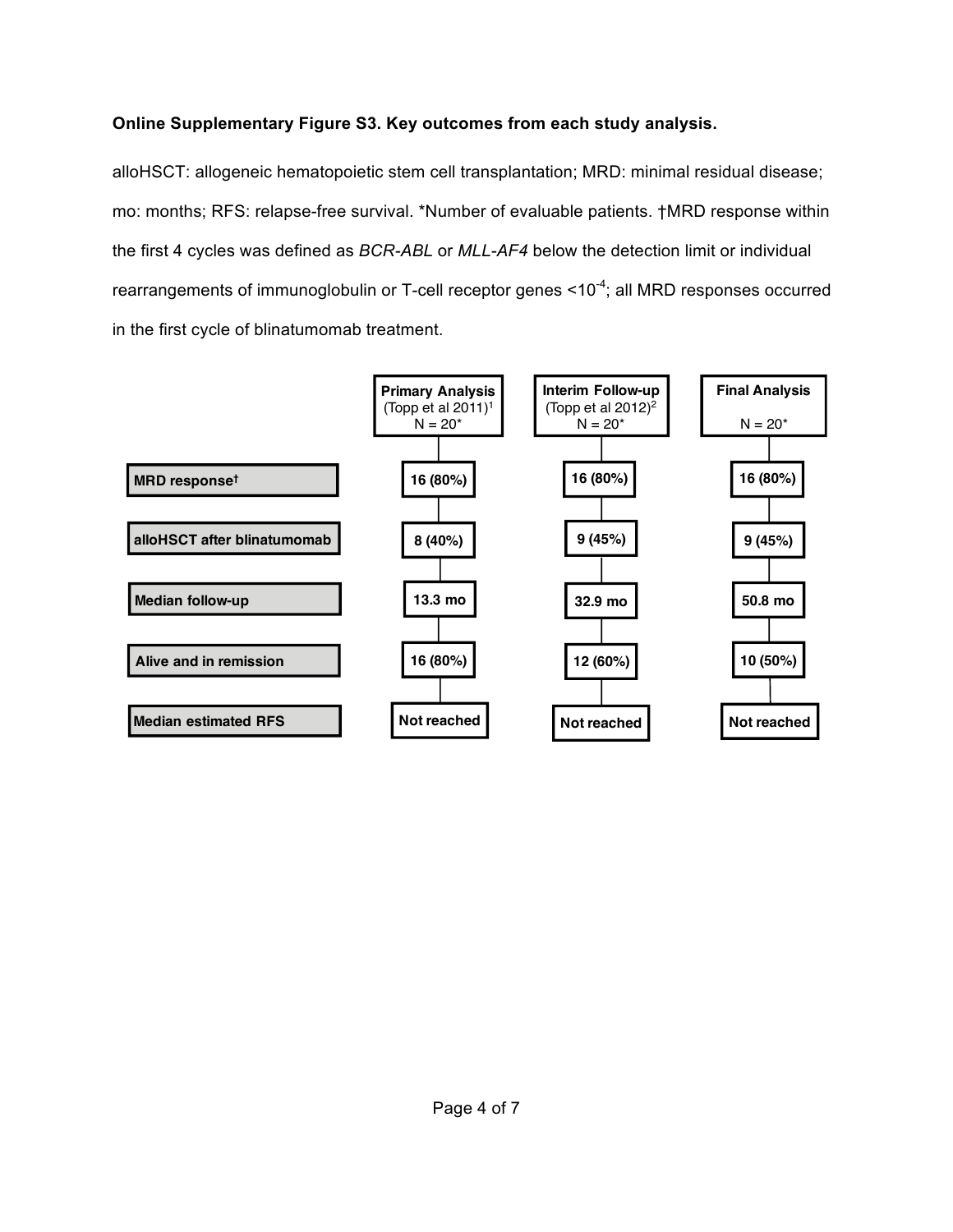|                                            | alloHSCT         | No alloHSCT     |
|--------------------------------------------|------------------|-----------------|
|                                            | $(n=9)$          | $(n=11)$        |
| Sex, n (%)                                 |                  |                 |
| Male                                       | 5(56)            | 3(27)           |
| Female                                     | 4(44)            | 8(73)           |
| Age, years, median (range)                 | 31 (20-47)       | 65 (42-77)      |
| Prior consolidation II, n (%)              | 3(33)            | 8(73)           |
| Disease status, n (%)                      |                  |                 |
| Molecular relapse in CR1                   | 1(11)            | 3(27)           |
| Molecular relapse in CR2+                  | 1(11)            | 0(0)            |
| Molecular failure in CR1                   | 7(78)            | 8(73)           |
| Molecular failure in CR2+                  | 0(0)             | 0(0)            |
| MRD status, n (%)                          |                  |                 |
| $MRD < 10^{-3}$                            | 2(22)            | 2(18)           |
| $MRD \ge 10^{-3}$                          | 7(78)            | 9(82)           |
| Method for MRD evaluation, n (%)*          |                  |                 |
| Ig/TCR rearrangements                      | 7(78)            | 9(82)           |
| <b>BCR-ABL PCR translocations</b>          | 1(11)            | 4(36)           |
| MLL-AF4 PCR translocations                 | 1(11)            | 1(9)            |
| Number of blinatumomab cycles, median      | 2.0              | 4.0             |
| Complete MRD response after 1 cycle, n (%) | 7(78)            | 9(82)           |
| RFS, months, median (range)                | 59.5 (12.4-65.8) | 44.3 (1.4-70.1) |

## **Online Supplementary Table S1. Baseline characteristics and treatment outcome by**

#### **alloHSCT after blinatumomab**

\*Patients could have both rearrangements and translocations.

alloHSCT: allogeneic hematopoietic stem cell transplantation; CR1: first hematologic complete remission; CR2+: second or greater hematologic CR; Ig: immunoglobulin; MRD: minimal residual disease; PCR: polymerase chain reaction; RFS: relapse-free survival; TCR: T-cell receptor.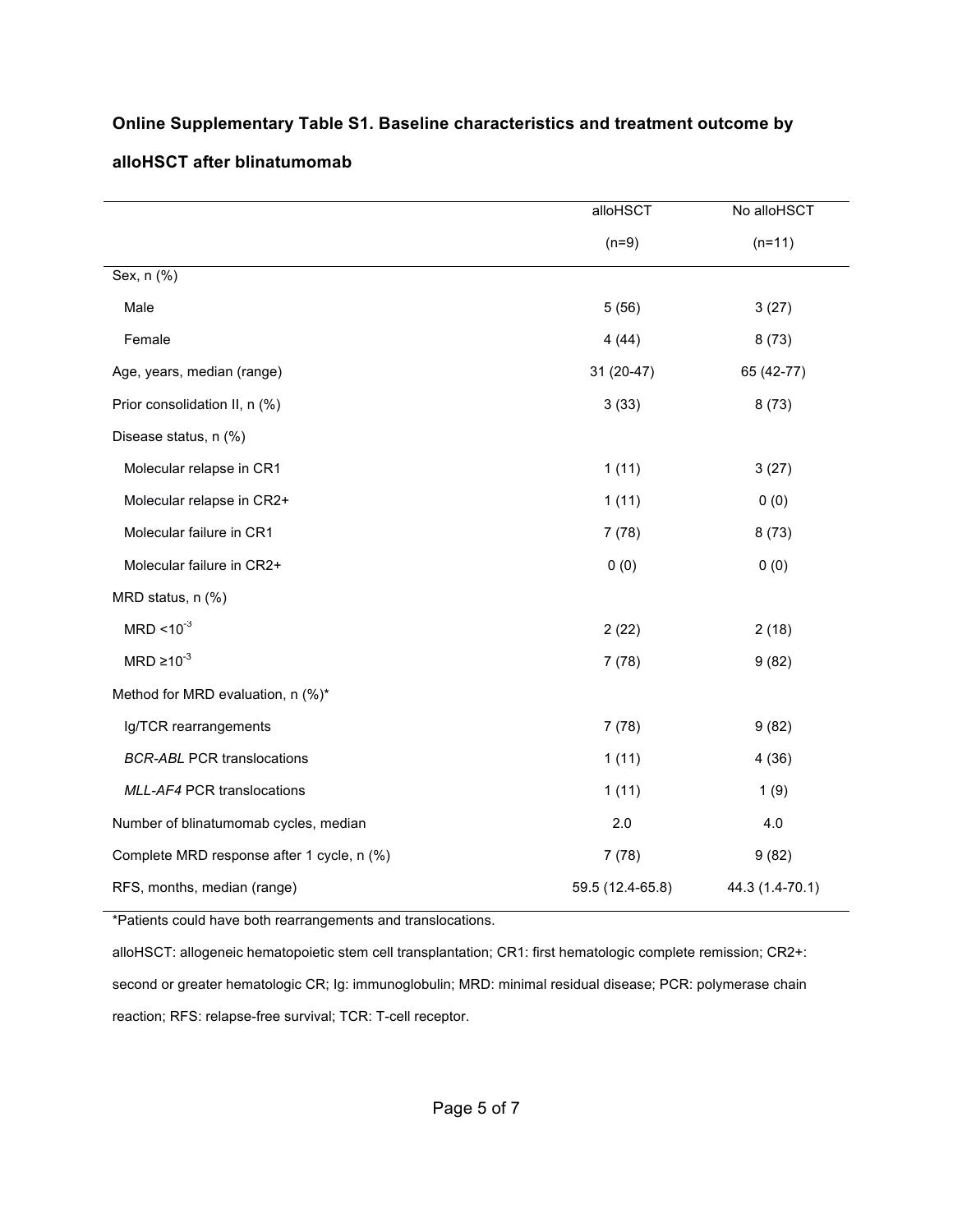|                 | Ph            |                       |              |                |              | <b>TKI After</b> |
|-----------------|---------------|-----------------------|--------------|----------------|--------------|------------------|
| Patient         | <b>Status</b> | Statistic             | IgA          | lgG            | IgM          | Blinatumomab     |
| $\overline{13}$ | $Ph-$         | Screening, mg/dL      | 217          | 629            | 66           | None             |
|                 |               | Last follow-up, mg/dL | 13           | 250            | 49           |                  |
|                 |               | % Change*             | $-94%$       | $-60%$         | $-26%$       |                  |
| 15              | $Ph-$         | Screening, mg/dL      | 58           | 457            | 111          | None             |
|                 |               | Last follow-up, mg/dL | 37           | 320            | 72           |                  |
|                 |               | % Change*             | $-36%$       | $-30%$         | $-35%$       |                  |
| 16              | $Ph-$         | Screening, mg/dL      | 132          | 830            | 103          | None             |
|                 |               | Last follow-up, mg/dL | 58           | 801            | 100          |                  |
|                 |               | % Change*             | $-56%$       | $-3%$          | $-3%$        |                  |
| 18              | $Ph-$         | Screening, mg/dL      | 64           | 700            | 58           | None             |
|                 |               | Last follow-up, mg/dL | 30           | 789            | 137          |                  |
|                 |               | % Change*             | $-53%$       | $+13%$         | +136%        |                  |
| 20              | $Ph +$        | Screening, mg/dL      | 54           | 330            | 31           | Imatinib,        |
|                 |               |                       |              |                |              | dasatinib        |
|                 |               | Last follow-up, mg/dL | 26           | 333            | 14           |                  |
|                 |               | % Change*             | $-52%$       | $+1%$          | $-55%$       |                  |
| 9               | Ph+           | Screening, mg/dL      | 178          | 696            | 38           | Imatinib         |
|                 |               | Last follow-up, mg/dL | 63           | 487            | 36           |                  |
|                 |               | % Change*             | $-65%$       | $-30%$         | $-5%$        |                  |
|                 |               | Reference range       | $(70 - 400)$ | $(700 - 1600)$ | $(40 - 230)$ |                  |

# **Online Supplementary Table S2. Serum immunoglobulin levels of individual long-term survivors at screening and last follow-up (modified from Zugmaier et al, 2014)<sup>3</sup>**

\* The original publication<sup>3</sup> reported final percentages relative to the value at screening; the percent change shown

here represents the change from screening to last follow-up. "Screening" refers to baseline.

TKI: tyrosine kinase inhibitor.